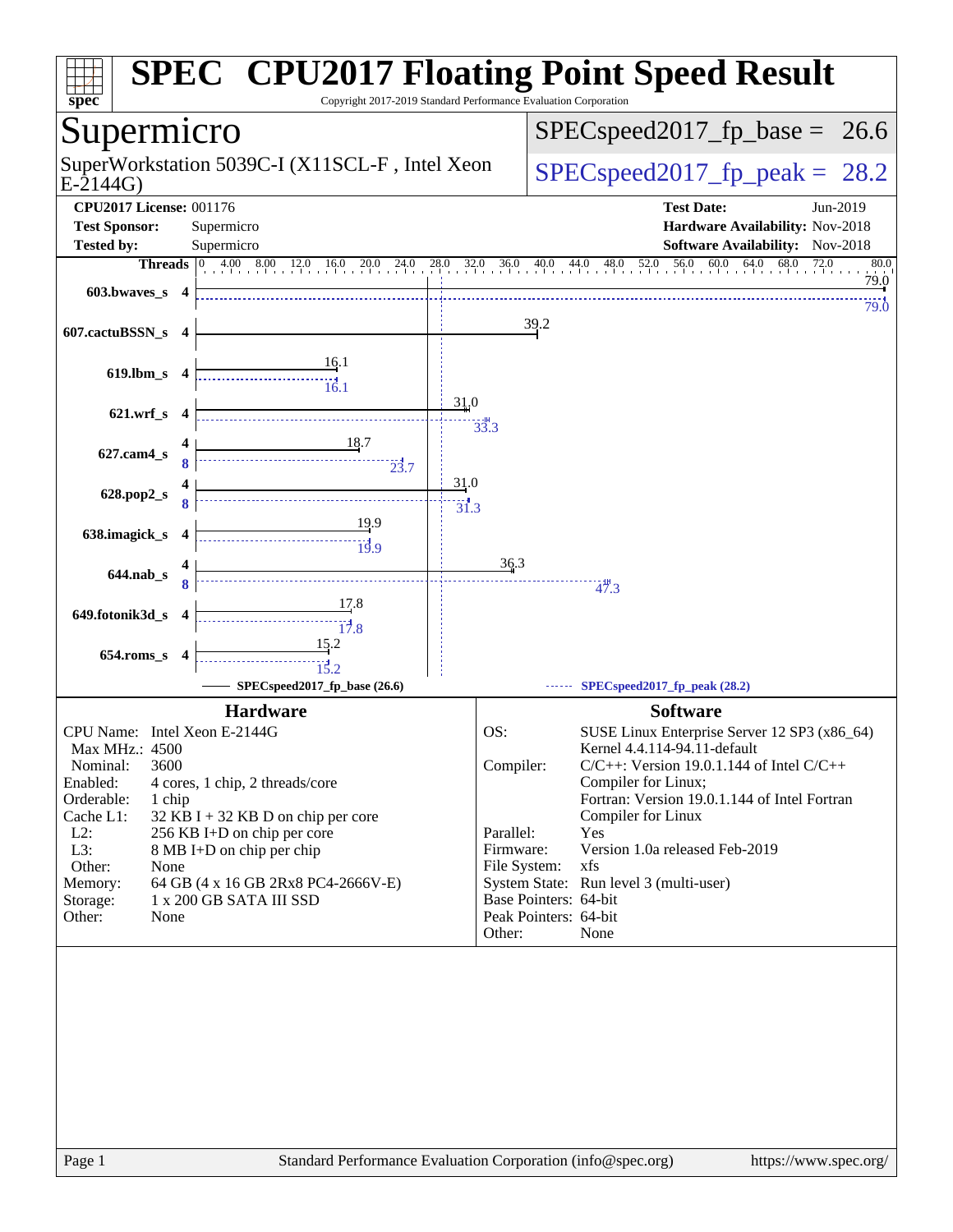

Copyright 2017-2019 Standard Performance Evaluation Corporation

# Supermicro

 $E-2144G$ SuperWorkstation 5039C-I (X11SCL-F, Intel Xeon  $\big|$  SPECspeed2017 fp\_peak = 28.2

 $SPECspeed2017_fp\_base = 26.6$ 

**[CPU2017 License:](http://www.spec.org/auto/cpu2017/Docs/result-fields.html#CPU2017License)** 001176 **[Test Date:](http://www.spec.org/auto/cpu2017/Docs/result-fields.html#TestDate)** Jun-2019

**[Test Sponsor:](http://www.spec.org/auto/cpu2017/Docs/result-fields.html#TestSponsor)** Supermicro **[Hardware Availability:](http://www.spec.org/auto/cpu2017/Docs/result-fields.html#HardwareAvailability)** Nov-2018

**[Tested by:](http://www.spec.org/auto/cpu2017/Docs/result-fields.html#Testedby)** Supermicro [Software Availability:](http://www.spec.org/auto/cpu2017/Docs/result-fields.html#SoftwareAvailability) Nov-2018

### **[Results Table](http://www.spec.org/auto/cpu2017/Docs/result-fields.html#ResultsTable)**

|                             | <b>Base</b>    |                |       |                |       |                |             | <b>Peak</b>    |                |              |                |              |                |              |
|-----------------------------|----------------|----------------|-------|----------------|-------|----------------|-------------|----------------|----------------|--------------|----------------|--------------|----------------|--------------|
| <b>Benchmark</b>            | <b>Threads</b> | <b>Seconds</b> | Ratio | <b>Seconds</b> | Ratio | <b>Seconds</b> | Ratio       | <b>Threads</b> | <b>Seconds</b> | <b>Ratio</b> | <b>Seconds</b> | <b>Ratio</b> | <b>Seconds</b> | <b>Ratio</b> |
| 603.bwaves_s                | 4              | 747            | 79.0  | 746            | 79.1  | 747            | 79.0        | 4              | 747            | 79.0         | 746            | 79.0         | 746            | 79.1         |
| 607.cactuBSSN s             | 4              | 426            | 39.1  | 426            | 39.2  | 425            | 39.2        | 4              | 426            | 39.1         | <u>426</u>     | 39.2         | 425            | 39.2         |
| $619$ .lbm s                | 4              | 325            | 16.1  | 324            | 16.2  | 325            | <b>16.1</b> | 4              | 324            | <b>16.1</b>  | 325            | 16.1         | 324            | 16.2         |
| $621.wrf$ s                 | 4              | 427            | 31.0  | 422            | 31.4  | 429            | 30.8        | 4              | 399            | 33.2         | 393            | 33.6         | 397            | 33.3         |
| $627$ .cam $4$ <sub>s</sub> | 4              | 474            | 18.7  | 474            | 18.7  | 474            | 18.7        | 8              | 374            | 23.7         | 374            | 23.7         | 374            | 23.7         |
| $628.pop2_s$                | 4              | 383            | 31.0  | 384            | 30.9  | 383            | <b>31.0</b> | 8              | 379            | 31.3         | 379            | 31.4         | 380            | 31.2         |
| 638.imagick_s               | 4              | 725            | 19.9  | 724            | 19.9  | 726            | 19.9        | 4              | 727            | 19.8         | 723            | 20.0         | 724            | <b>19.9</b>  |
| $644$ .nab s                | 4              | 479            | 36.5  | 483            | 36.2  | 481            | 36.3        | 8              | 372            | 47.0         | 368            | 47.5         | 370            | 47.3         |
| 649.fotonik3d_s             | 4              | 512            | 17.8  | 512            | 17.8  | 513            | 17.8        | 4              | 514            | 17.7         | 513            | 17.8         | 513            | 17.8         |
| $654$ .roms s               | $\overline{4}$ | 1035           | 15.2  | 1036           | 15.2  | 1038           | 15.2        | 4              | 1033           | 15.2         | 1038           | 15.2         | 1033           | 15.2         |
| $SPECspeed2017_fp\_base =$  |                |                |       |                |       |                |             |                |                |              |                |              |                |              |
|                             | -------        |                |       |                |       |                |             |                |                |              |                |              |                |              |

**[SPECspeed2017\\_fp\\_peak =](http://www.spec.org/auto/cpu2017/Docs/result-fields.html#SPECspeed2017fppeak) 28.2**

Results appear in the [order in which they were run.](http://www.spec.org/auto/cpu2017/Docs/result-fields.html#RunOrder) Bold underlined text [indicates a median measurement.](http://www.spec.org/auto/cpu2017/Docs/result-fields.html#Median)

### **[Operating System Notes](http://www.spec.org/auto/cpu2017/Docs/result-fields.html#OperatingSystemNotes)**

Stack size set to unlimited using "ulimit -s unlimited"

### **[General Notes](http://www.spec.org/auto/cpu2017/Docs/result-fields.html#GeneralNotes)**

Environment variables set by runcpu before the start of the run: KMP\_AFFINITY = "granularity=fine,compact,1,0" LD\_LIBRARY\_PATH = "/home/cpu2017/lib/ia32:/home/cpu2017/lib/intel64" OMP\_STACKSIZE = "192M"

 Binaries compiled on a system with 1x Intel Core i9-7900X CPU + 32GB RAM memory using Redhat Enterprise Linux 7.5 Transparent Huge Pages enabled by default Prior to runcpu invocation Filesystem page cache synced and cleared with: sync; echo 3> /proc/sys/vm/drop\_caches

 Yes: The test sponsor attests, as of date of publication, that CVE-2017-5754 (Meltdown) is mitigated in the system as tested and documented. Yes: The test sponsor attests, as of date of publication, that CVE-2017-5753 (Spectre variant 1) is mitigated in the system as tested and documented. Yes: The test sponsor attests, as of date of publication, that CVE-2017-5715 (Spectre variant 2) is mitigated in the system as tested and documented.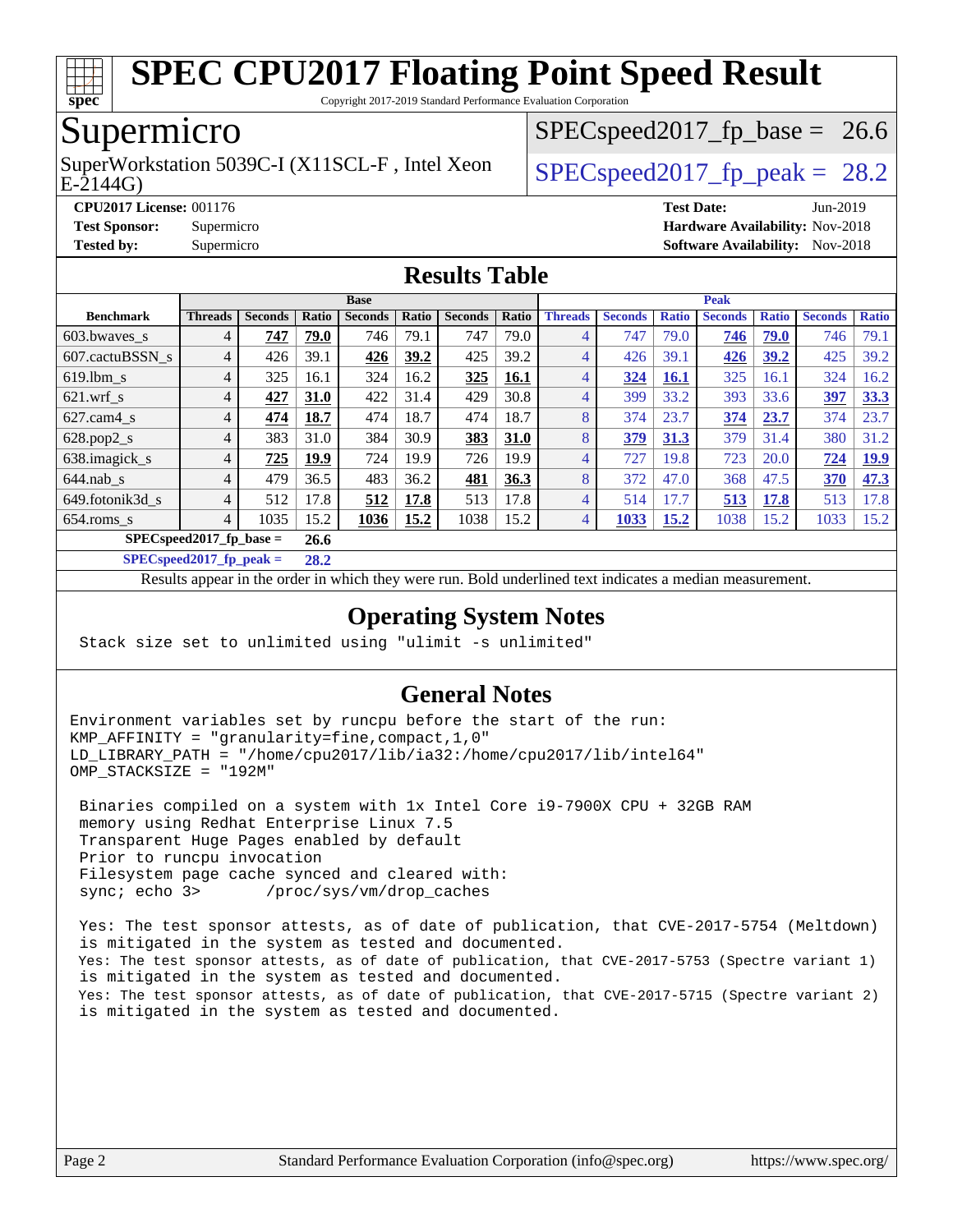

Copyright 2017-2019 Standard Performance Evaluation Corporation

## Supermicro

SuperWorkstation 5039C-I (X11SCL-F, Intel Xeon  $\big|$  [SPECspeed2017\\_fp\\_peak =](http://www.spec.org/auto/cpu2017/Docs/result-fields.html#SPECspeed2017fppeak) 28.2

 $SPECspeed2017_fp\_base = 26.6$ 

E-2144G)

**[Tested by:](http://www.spec.org/auto/cpu2017/Docs/result-fields.html#Testedby)** Supermicro **Supermicro [Software Availability:](http://www.spec.org/auto/cpu2017/Docs/result-fields.html#SoftwareAvailability)** Nov-2018

**[CPU2017 License:](http://www.spec.org/auto/cpu2017/Docs/result-fields.html#CPU2017License)** 001176 **[Test Date:](http://www.spec.org/auto/cpu2017/Docs/result-fields.html#TestDate)** Jun-2019 **[Test Sponsor:](http://www.spec.org/auto/cpu2017/Docs/result-fields.html#TestSponsor)** Supermicro **[Hardware Availability:](http://www.spec.org/auto/cpu2017/Docs/result-fields.html#HardwareAvailability)** Nov-2018

#### **[Platform Notes](http://www.spec.org/auto/cpu2017/Docs/result-fields.html#PlatformNotes)**

Page 3 Standard Performance Evaluation Corporation [\(info@spec.org\)](mailto:info@spec.org) <https://www.spec.org/> Sysinfo program /home/cpu2017/bin/sysinfo Rev: r5974 of 2018-05-19 9bcde8f2999c33d61f64985e45859ea9 running on linux-65nv Sat Jun 22 07:32:18 2019 SUT (System Under Test) info as seen by some common utilities. For more information on this section, see <https://www.spec.org/cpu2017/Docs/config.html#sysinfo> From /proc/cpuinfo model name : Intel(R) Xeon(R) E-2144G CPU @ 3.60GHz 1 "physical id"s (chips) 8 "processors" cores, siblings (Caution: counting these is hw and system dependent. The following excerpts from /proc/cpuinfo might not be reliable. Use with caution.) cpu cores : 4 siblings : 8 physical 0: cores 0 1 2 3 From lscpu: Architecture: x86\_64 CPU op-mode(s): 32-bit, 64-bit Byte Order: Little Endian  $CPU(s): 8$  On-line CPU(s) list: 0-7 Thread(s) per core: 2 Core(s) per socket: 4 Socket(s): 1 NUMA node(s): 1 Vendor ID: GenuineIntel CPU family: 6 Model: 158<br>Model name: 1158  $Intel(R)$  Xeon(R) E-2144G CPU @ 3.60GHz Stepping: 10 CPU MHz: 4497.242 CPU max MHz: 4500.0000 CPU min MHz: 800.0000 BogoMIPS: 7199.99 Virtualization: VT-x L1d cache: 32K L1i cache: 32K L2 cache: 256K L3 cache: 8192K NUMA node0 CPU(s): 0-7 Flags: fpu vme de pse tsc msr pae mce cx8 apic sep mtrr pge mca cmov pat pse36 clflush dts acpi mmx fxsr sse sse2 ss ht tm pbe syscall nx pdpe1gb rdtscp lm constant\_tsc art arch\_perfmon pebs bts rep\_good nopl xtopology nonstop\_tsc aperfmperf eagerfpu pni pclmulqdq dtes64 monitor ds\_cpl vmx smx est tm2 ssse3 sdbg **(Continued on next page)**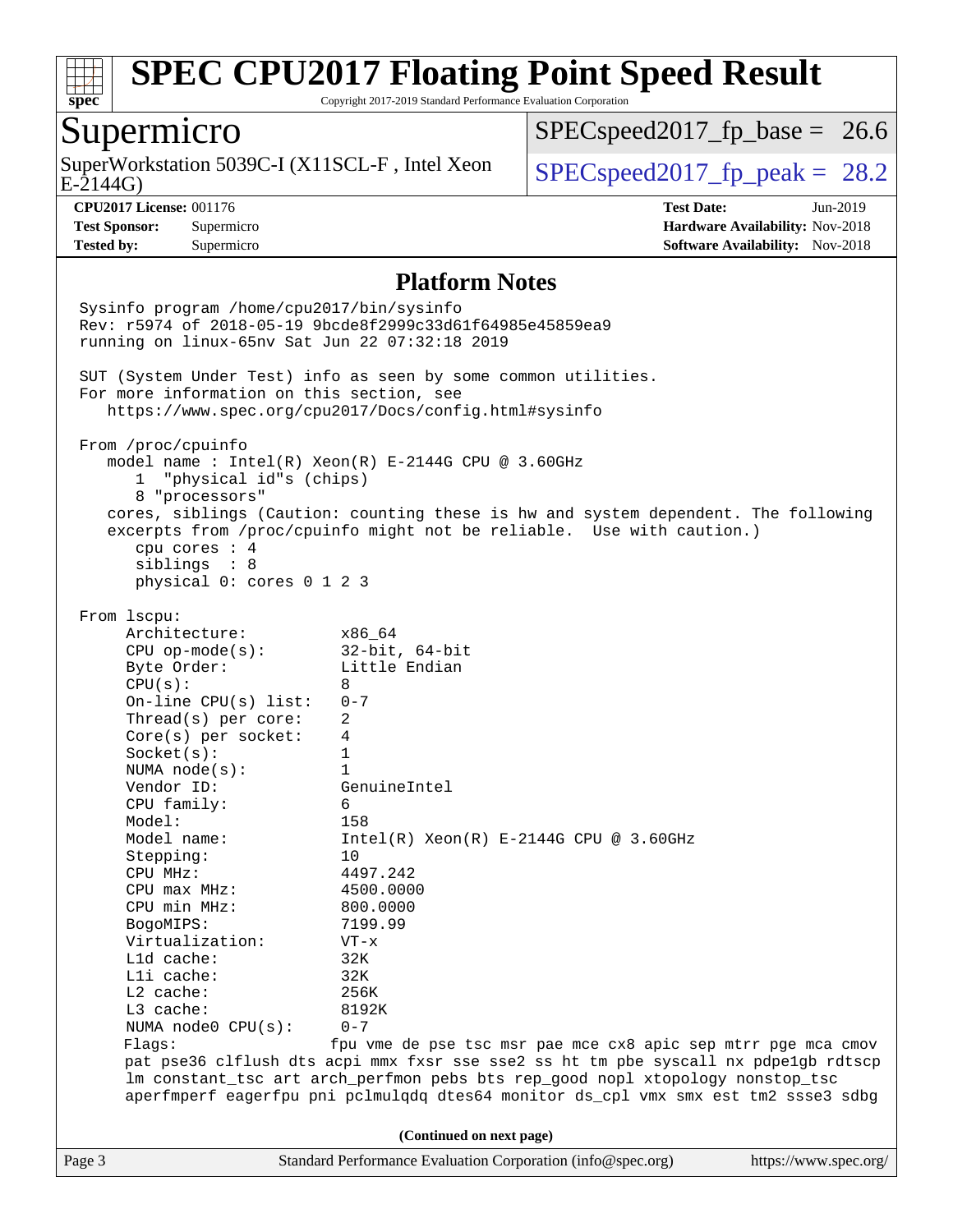

Copyright 2017-2019 Standard Performance Evaluation Corporation

## Supermicro

E-2144G) SuperWorkstation 5039C-I (X11SCL-F, Intel Xeon  $\big|$  SPECspeed2017 fp\_peak = 28.2

 $SPECspeed2017_fp\_base = 26.6$ 

**[CPU2017 License:](http://www.spec.org/auto/cpu2017/Docs/result-fields.html#CPU2017License)** 001176 **[Test Date:](http://www.spec.org/auto/cpu2017/Docs/result-fields.html#TestDate)** Jun-2019 **[Test Sponsor:](http://www.spec.org/auto/cpu2017/Docs/result-fields.html#TestSponsor)** Supermicro **[Hardware Availability:](http://www.spec.org/auto/cpu2017/Docs/result-fields.html#HardwareAvailability)** Nov-2018 **[Tested by:](http://www.spec.org/auto/cpu2017/Docs/result-fields.html#Testedby)** Supermicro **Supermicro [Software Availability:](http://www.spec.org/auto/cpu2017/Docs/result-fields.html#SoftwareAvailability)** Nov-2018

#### **[Platform Notes \(Continued\)](http://www.spec.org/auto/cpu2017/Docs/result-fields.html#PlatformNotes)**

 fma cx16 xtpr pdcm pcid sse4\_1 sse4\_2 x2apic movbe popcnt tsc\_deadline\_timer aes xsave avx f16c rdrand lahf\_lm abm 3dnowprefetch ida arat epb invpcid\_single pln pts dtherm hwp hwp\_notify hwp\_act\_window hwp\_epp intel\_pt rsb\_ctxsw spec\_ctrl retpoline kaiser tpr\_shadow vnmi flexpriority ept vpid fsgsbase tsc\_adjust bmi1 hle avx2 smep bmi2 erms invpcid rtm mpx rdseed adx smap clflushopt xsaveopt xsavec xgetbv1 /proc/cpuinfo cache data cache size : 8192 KB From numactl --hardware WARNING: a numactl 'node' might or might not correspond to a physical chip. available: 1 nodes (0) node 0 cpus: 0 1 2 3 4 5 6 7 node 0 size: 64333 MB node 0 free: 42084 MB node distances: node 0 0: 10 From /proc/meminfo MemTotal: 65877328 kB HugePages\_Total: 0 Hugepagesize: 2048 kB From /etc/\*release\* /etc/\*version\* SuSE-release: SUSE Linux Enterprise Server 12 (x86\_64) VERSION = 12 PATCHLEVEL = 3 # This file is deprecated and will be removed in a future service pack or release. # Please check /etc/os-release for details about this release. os-release: NAME="SLES" VERSION="12-SP3" VERSION\_ID="12.3" PRETTY\_NAME="SUSE Linux Enterprise Server 12 SP3" ID="sles" ANSI\_COLOR="0;32" CPE\_NAME="cpe:/o:suse:sles:12:sp3" uname -a: Linux linux-65nv 4.4.114-94.11-default #1 SMP Thu Feb 1 19:28:26 UTC 2018 (4309ff9) x86\_64 x86\_64 x86\_64 GNU/Linux Kernel self-reported vulnerability status: CVE-2017-5754 (Meltdown): Mitigation: PTI **(Continued on next page)**

Page 4 Standard Performance Evaluation Corporation [\(info@spec.org\)](mailto:info@spec.org) <https://www.spec.org/>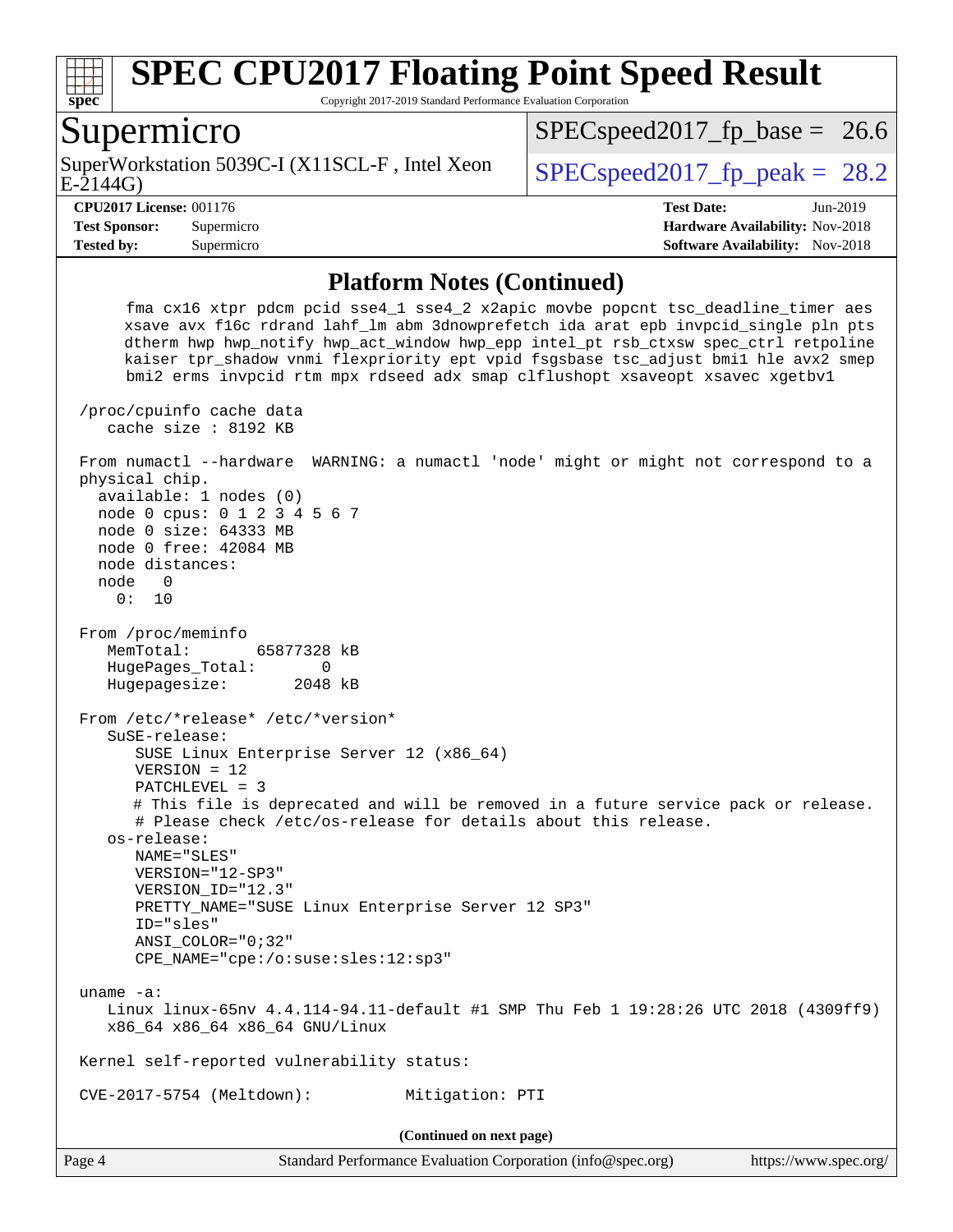

Copyright 2017-2019 Standard Performance Evaluation Corporation

## Supermicro

SuperWorkstation 5039C-I (X11SCL-F, Intel Xeon  $\big|$  SPECspeed2017 fp\_peak = 28.2

 $SPECspeed2017_fp\_base = 26.6$ 

E-2144G)

**[Tested by:](http://www.spec.org/auto/cpu2017/Docs/result-fields.html#Testedby)** Supermicro **[Software Availability:](http://www.spec.org/auto/cpu2017/Docs/result-fields.html#SoftwareAvailability)** Nov-2018

**[CPU2017 License:](http://www.spec.org/auto/cpu2017/Docs/result-fields.html#CPU2017License)** 001176 **[Test Date:](http://www.spec.org/auto/cpu2017/Docs/result-fields.html#TestDate)** Jun-2019 **[Test Sponsor:](http://www.spec.org/auto/cpu2017/Docs/result-fields.html#TestSponsor)** Supermicro **[Hardware Availability:](http://www.spec.org/auto/cpu2017/Docs/result-fields.html#HardwareAvailability)** Nov-2018

#### **[Platform Notes \(Continued\)](http://www.spec.org/auto/cpu2017/Docs/result-fields.html#PlatformNotes)**

 CVE-2017-5753 (Spectre variant 1): Mitigation: Barriers CVE-2017-5715 (Spectre variant 2): Mitigation: IBRS+IBPB

run-level 3 Jun 21 06:50

 SPEC is set to: /home/cpu2017 Filesystem Type Size Used Avail Use% Mounted on /dev/sda3 xfs 145G 33G 112G 23% /home

 Additional information from dmidecode follows. WARNING: Use caution when you interpret this section. The 'dmidecode' program reads system data which is "intended to allow hardware to be accurately determined", but the intent may not be met, as there are frequent changes to hardware, firmware, and the "DMTF SMBIOS" standard.

 BIOS American Megatrends Inc. 1.0a 02/14/2019 Memory: 4x Micron 18ADF2G72AZ-2G6H1R 16 GB 2 rank 2667

(End of data from sysinfo program)

#### **[Compiler Version Notes](http://www.spec.org/auto/cpu2017/Docs/result-fields.html#CompilerVersionNotes)**

Page 5 Standard Performance Evaluation Corporation [\(info@spec.org\)](mailto:info@spec.org) <https://www.spec.org/> ============================================================================== CC 619.lbm\_s(base, peak) 638.imagick\_s(base, peak) 644.nab\_s(base, peak) ------------------------------------------------------------------------------ Intel(R) C Intel(R) 64 Compiler for applications running on Intel(R) 64, Version 19.0.1.144 Build 20181018 Copyright (C) 1985-2018 Intel Corporation. All rights reserved. ------------------------------------------------------------------------------ ============================================================================== FC 607.cactuBSSN s(base, peak) ------------------------------------------------------------------------------ Intel(R)  $C++$  Intel(R) 64 Compiler for applications running on Intel(R) 64, Version 19.0.1.144 Build 20181018 Copyright (C) 1985-2018 Intel Corporation. All rights reserved. Intel(R) C Intel(R) 64 Compiler for applications running on Intel(R)  $64$ , Version 19.0.1.144 Build 20181018 Copyright (C) 1985-2018 Intel Corporation. All rights reserved. Intel(R) Fortran Intel(R) 64 Compiler for applications running on Intel(R) 64, Version 19.0.1.144 Build 20181018 Copyright (C) 1985-2018 Intel Corporation. All rights reserved. ------------------------------------------------------------------------------ ============================================================================== FC 603.bwaves\_s(base) 649.fotonik3d\_s(base) 654.roms\_s(base, peak) **(Continued on next page)**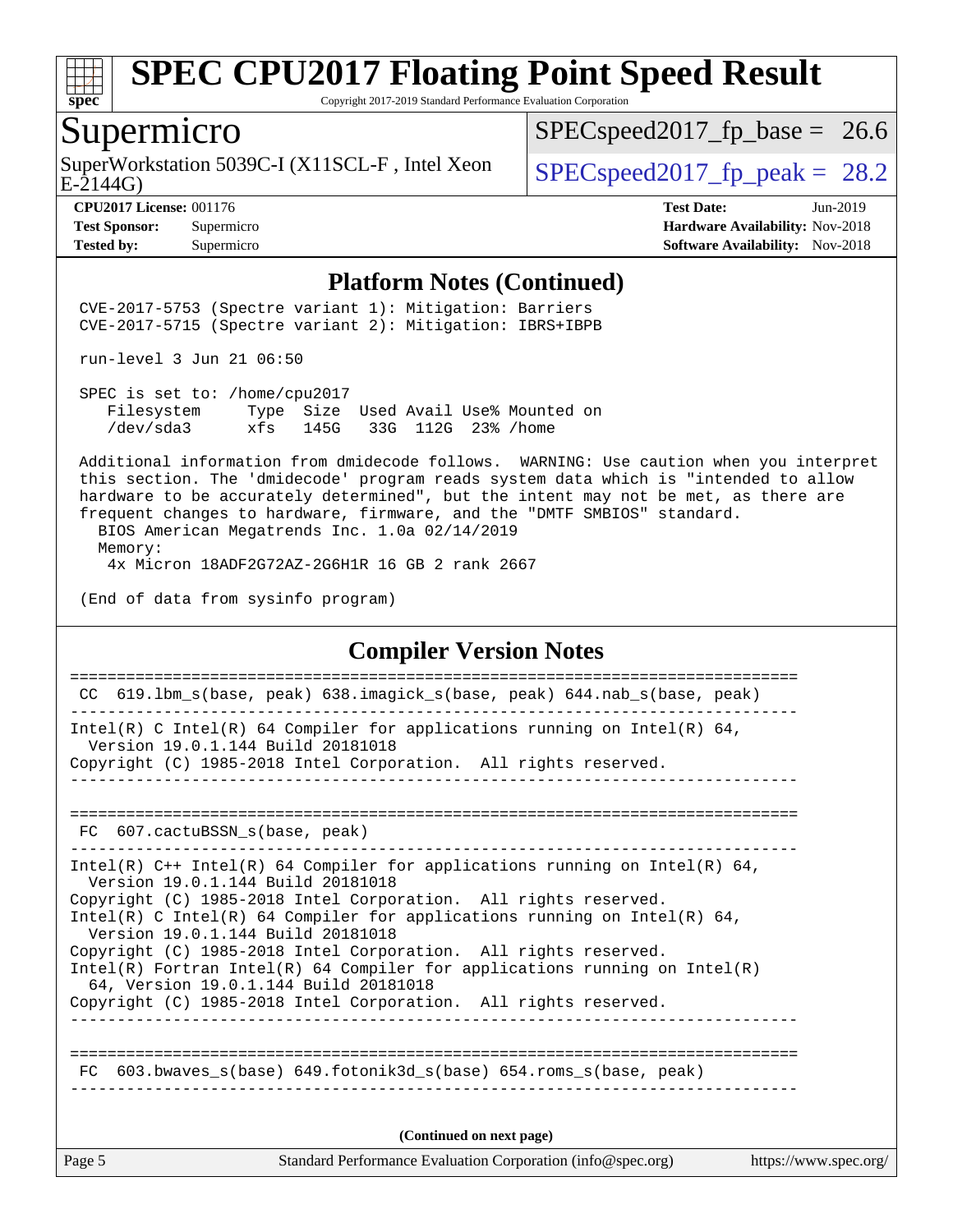

Copyright 2017-2019 Standard Performance Evaluation Corporation

## Supermicro

E-2144G) SuperWorkstation 5039C-I (X11SCL-F, Intel Xeon  $\big|$  [SPECspeed2017\\_fp\\_peak =](http://www.spec.org/auto/cpu2017/Docs/result-fields.html#SPECspeed2017fppeak) 28.2

 $SPEC speed2017_fp\_base = 26.6$ 

**[CPU2017 License:](http://www.spec.org/auto/cpu2017/Docs/result-fields.html#CPU2017License)** 001176 **[Test Date:](http://www.spec.org/auto/cpu2017/Docs/result-fields.html#TestDate)** Jun-2019 **[Test Sponsor:](http://www.spec.org/auto/cpu2017/Docs/result-fields.html#TestSponsor)** Supermicro **[Hardware Availability:](http://www.spec.org/auto/cpu2017/Docs/result-fields.html#HardwareAvailability)** Nov-2018 **[Tested by:](http://www.spec.org/auto/cpu2017/Docs/result-fields.html#Testedby)** Supermicro [Software Availability:](http://www.spec.org/auto/cpu2017/Docs/result-fields.html#SoftwareAvailability) Nov-2018

### **[Compiler Version Notes \(Continued\)](http://www.spec.org/auto/cpu2017/Docs/result-fields.html#CompilerVersionNotes)**

| Intel(R) Fortran Intel(R) 64 Compiler for applications running on Intel(R)<br>64, Version 19.0.1.144 Build 20181018<br>Copyright (C) 1985-2018 Intel Corporation. All rights reserved.                                                                                                                                                                                       |
|------------------------------------------------------------------------------------------------------------------------------------------------------------------------------------------------------------------------------------------------------------------------------------------------------------------------------------------------------------------------------|
| $603.bwaves$ s(peak) $649.fotonik3d$ s(peak)<br>FC                                                                                                                                                                                                                                                                                                                           |
| $Intel(R)$ Fortran Intel(R) 64 Compiler for applications running on Intel(R)<br>64, Version 19.0.1.144 Build 20181018<br>Copyright (C) 1985-2018 Intel Corporation. All rights reserved.                                                                                                                                                                                     |
| CC 621.wrf_s(base) 627.cam4_s(base, peak) 628.pop2_s(base)                                                                                                                                                                                                                                                                                                                   |
| Intel(R) Fortran Intel(R) 64 Compiler for applications running on Intel(R)<br>64, Version 19.0.1.144 Build 20181018<br>Copyright (C) 1985-2018 Intel Corporation. All rights reserved.<br>$Intel(R)$ C Intel(R) 64 Compiler for applications running on Intel(R) 64,<br>Version 19.0.1.144 Build 20181018<br>Copyright (C) 1985-2018 Intel Corporation. All rights reserved. |
| 621.wrf_s(peak) 628.pop2_s(peak)<br>CC                                                                                                                                                                                                                                                                                                                                       |
| Intel(R) Fortran Intel(R) 64 Compiler for applications running on Intel(R)<br>64, Version 19.0.1.144 Build 20181018<br>Copyright (C) 1985-2018 Intel Corporation. All rights reserved.<br>$Intel(R)$ C Intel(R) 64 Compiler for applications running on Intel(R) 64,<br>Version 19.0.1.144 Build 20181018<br>Copyright (C) 1985-2018 Intel Corporation. All rights reserved. |

## **[Base Compiler Invocation](http://www.spec.org/auto/cpu2017/Docs/result-fields.html#BaseCompilerInvocation)**

[C benchmarks](http://www.spec.org/auto/cpu2017/Docs/result-fields.html#Cbenchmarks): [icc -m64 -std=c11](http://www.spec.org/cpu2017/results/res2019q3/cpu2017-20190625-15865.flags.html#user_CCbase_intel_icc_64bit_c11_33ee0cdaae7deeeab2a9725423ba97205ce30f63b9926c2519791662299b76a0318f32ddfffdc46587804de3178b4f9328c46fa7c2b0cd779d7a61945c91cd35)

[Fortran benchmarks](http://www.spec.org/auto/cpu2017/Docs/result-fields.html#Fortranbenchmarks):

[ifort -m64](http://www.spec.org/cpu2017/results/res2019q3/cpu2017-20190625-15865.flags.html#user_FCbase_intel_ifort_64bit_24f2bb282fbaeffd6157abe4f878425411749daecae9a33200eee2bee2fe76f3b89351d69a8130dd5949958ce389cf37ff59a95e7a40d588e8d3a57e0c3fd751)

[Benchmarks using both Fortran and C](http://www.spec.org/auto/cpu2017/Docs/result-fields.html#BenchmarksusingbothFortranandC): [ifort -m64](http://www.spec.org/cpu2017/results/res2019q3/cpu2017-20190625-15865.flags.html#user_CC_FCbase_intel_ifort_64bit_24f2bb282fbaeffd6157abe4f878425411749daecae9a33200eee2bee2fe76f3b89351d69a8130dd5949958ce389cf37ff59a95e7a40d588e8d3a57e0c3fd751) [icc -m64 -std=c11](http://www.spec.org/cpu2017/results/res2019q3/cpu2017-20190625-15865.flags.html#user_CC_FCbase_intel_icc_64bit_c11_33ee0cdaae7deeeab2a9725423ba97205ce30f63b9926c2519791662299b76a0318f32ddfffdc46587804de3178b4f9328c46fa7c2b0cd779d7a61945c91cd35)

**(Continued on next page)**

Page 6 Standard Performance Evaluation Corporation [\(info@spec.org\)](mailto:info@spec.org) <https://www.spec.org/>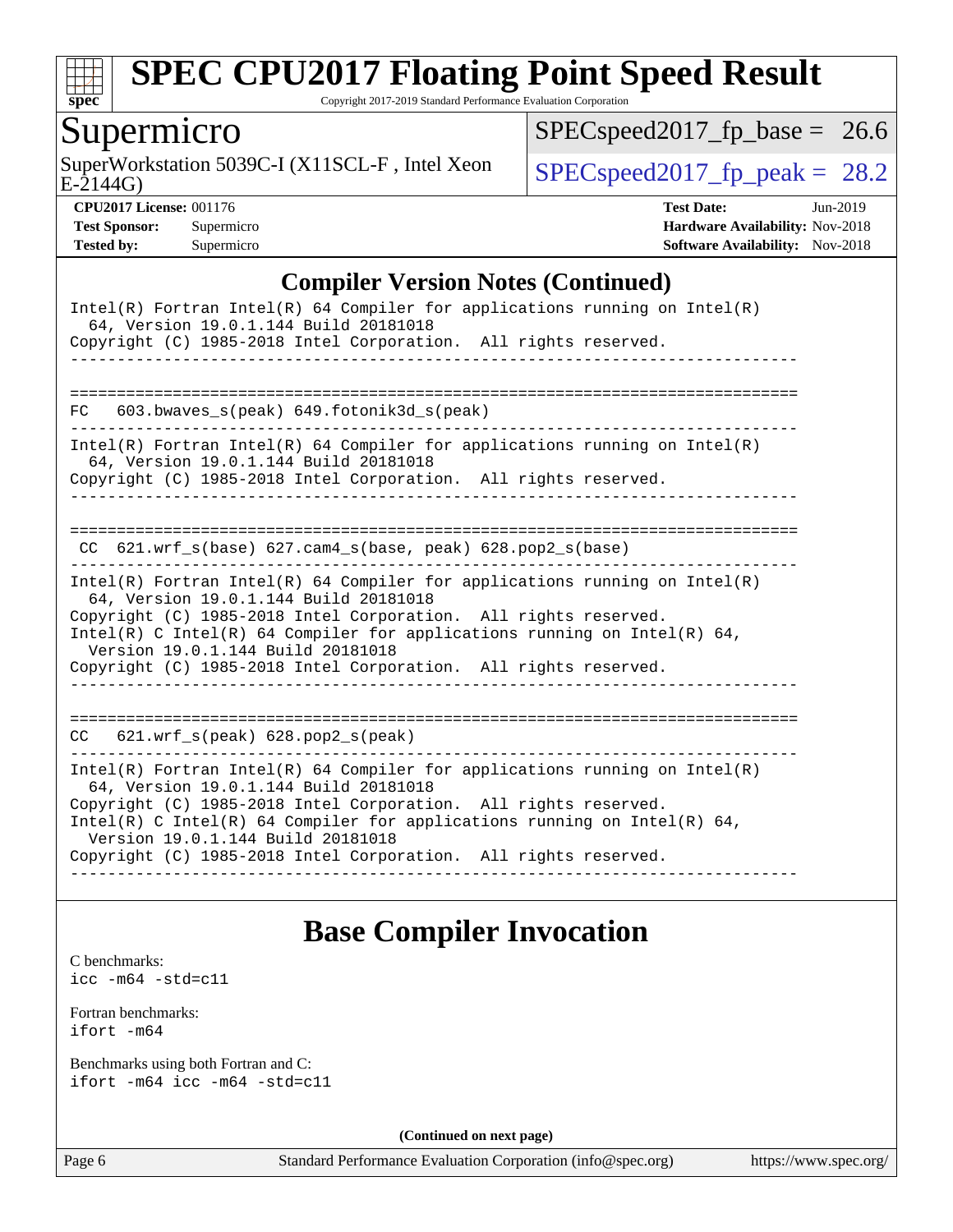

Copyright 2017-2019 Standard Performance Evaluation Corporation

## Supermicro

SuperWorkstation 5039C-I (X11SCL-F, Intel Xeon  $\big|$  SPECspeed2017 fp\_peak = 28.2

 $SPECspeed2017_fp\_base = 26.6$ 

E-2144G)

**[CPU2017 License:](http://www.spec.org/auto/cpu2017/Docs/result-fields.html#CPU2017License)** 001176 **[Test Date:](http://www.spec.org/auto/cpu2017/Docs/result-fields.html#TestDate)** Jun-2019

**[Test Sponsor:](http://www.spec.org/auto/cpu2017/Docs/result-fields.html#TestSponsor)** Supermicro **[Hardware Availability:](http://www.spec.org/auto/cpu2017/Docs/result-fields.html#HardwareAvailability)** Nov-2018 **[Tested by:](http://www.spec.org/auto/cpu2017/Docs/result-fields.html#Testedby)** Supermicro **[Software Availability:](http://www.spec.org/auto/cpu2017/Docs/result-fields.html#SoftwareAvailability)** Nov-2018

# **[Base Compiler Invocation \(Continued\)](http://www.spec.org/auto/cpu2017/Docs/result-fields.html#BaseCompilerInvocation)**

[Benchmarks using Fortran, C, and C++:](http://www.spec.org/auto/cpu2017/Docs/result-fields.html#BenchmarksusingFortranCandCXX) [icpc -m64](http://www.spec.org/cpu2017/results/res2019q3/cpu2017-20190625-15865.flags.html#user_CC_CXX_FCbase_intel_icpc_64bit_4ecb2543ae3f1412ef961e0650ca070fec7b7afdcd6ed48761b84423119d1bf6bdf5cad15b44d48e7256388bc77273b966e5eb805aefd121eb22e9299b2ec9d9) [icc -m64 -std=c11](http://www.spec.org/cpu2017/results/res2019q3/cpu2017-20190625-15865.flags.html#user_CC_CXX_FCbase_intel_icc_64bit_c11_33ee0cdaae7deeeab2a9725423ba97205ce30f63b9926c2519791662299b76a0318f32ddfffdc46587804de3178b4f9328c46fa7c2b0cd779d7a61945c91cd35) [ifort -m64](http://www.spec.org/cpu2017/results/res2019q3/cpu2017-20190625-15865.flags.html#user_CC_CXX_FCbase_intel_ifort_64bit_24f2bb282fbaeffd6157abe4f878425411749daecae9a33200eee2bee2fe76f3b89351d69a8130dd5949958ce389cf37ff59a95e7a40d588e8d3a57e0c3fd751)

**[Base Portability Flags](http://www.spec.org/auto/cpu2017/Docs/result-fields.html#BasePortabilityFlags)**

 603.bwaves\_s: [-DSPEC\\_LP64](http://www.spec.org/cpu2017/results/res2019q3/cpu2017-20190625-15865.flags.html#suite_basePORTABILITY603_bwaves_s_DSPEC_LP64) 607.cactuBSSN\_s: [-DSPEC\\_LP64](http://www.spec.org/cpu2017/results/res2019q3/cpu2017-20190625-15865.flags.html#suite_basePORTABILITY607_cactuBSSN_s_DSPEC_LP64) 619.lbm\_s: [-DSPEC\\_LP64](http://www.spec.org/cpu2017/results/res2019q3/cpu2017-20190625-15865.flags.html#suite_basePORTABILITY619_lbm_s_DSPEC_LP64) 621.wrf\_s: [-DSPEC\\_LP64](http://www.spec.org/cpu2017/results/res2019q3/cpu2017-20190625-15865.flags.html#suite_basePORTABILITY621_wrf_s_DSPEC_LP64) [-DSPEC\\_CASE\\_FLAG](http://www.spec.org/cpu2017/results/res2019q3/cpu2017-20190625-15865.flags.html#b621.wrf_s_baseCPORTABILITY_DSPEC_CASE_FLAG) [-convert big\\_endian](http://www.spec.org/cpu2017/results/res2019q3/cpu2017-20190625-15865.flags.html#user_baseFPORTABILITY621_wrf_s_convert_big_endian_c3194028bc08c63ac5d04de18c48ce6d347e4e562e8892b8bdbdc0214820426deb8554edfa529a3fb25a586e65a3d812c835984020483e7e73212c4d31a38223) 627.cam4\_s: [-DSPEC\\_LP64](http://www.spec.org/cpu2017/results/res2019q3/cpu2017-20190625-15865.flags.html#suite_basePORTABILITY627_cam4_s_DSPEC_LP64) [-DSPEC\\_CASE\\_FLAG](http://www.spec.org/cpu2017/results/res2019q3/cpu2017-20190625-15865.flags.html#b627.cam4_s_baseCPORTABILITY_DSPEC_CASE_FLAG) 628.pop2\_s: [-DSPEC\\_LP64](http://www.spec.org/cpu2017/results/res2019q3/cpu2017-20190625-15865.flags.html#suite_basePORTABILITY628_pop2_s_DSPEC_LP64) [-DSPEC\\_CASE\\_FLAG](http://www.spec.org/cpu2017/results/res2019q3/cpu2017-20190625-15865.flags.html#b628.pop2_s_baseCPORTABILITY_DSPEC_CASE_FLAG) [-convert big\\_endian](http://www.spec.org/cpu2017/results/res2019q3/cpu2017-20190625-15865.flags.html#user_baseFPORTABILITY628_pop2_s_convert_big_endian_c3194028bc08c63ac5d04de18c48ce6d347e4e562e8892b8bdbdc0214820426deb8554edfa529a3fb25a586e65a3d812c835984020483e7e73212c4d31a38223) [-assume byterecl](http://www.spec.org/cpu2017/results/res2019q3/cpu2017-20190625-15865.flags.html#user_baseFPORTABILITY628_pop2_s_assume_byterecl_7e47d18b9513cf18525430bbf0f2177aa9bf368bc7a059c09b2c06a34b53bd3447c950d3f8d6c70e3faf3a05c8557d66a5798b567902e8849adc142926523472) 638.imagick\_s: [-DSPEC\\_LP64](http://www.spec.org/cpu2017/results/res2019q3/cpu2017-20190625-15865.flags.html#suite_basePORTABILITY638_imagick_s_DSPEC_LP64) 644.nab\_s: [-DSPEC\\_LP64](http://www.spec.org/cpu2017/results/res2019q3/cpu2017-20190625-15865.flags.html#suite_basePORTABILITY644_nab_s_DSPEC_LP64) 649.fotonik3d\_s: [-DSPEC\\_LP64](http://www.spec.org/cpu2017/results/res2019q3/cpu2017-20190625-15865.flags.html#suite_basePORTABILITY649_fotonik3d_s_DSPEC_LP64) 654.roms\_s: [-DSPEC\\_LP64](http://www.spec.org/cpu2017/results/res2019q3/cpu2017-20190625-15865.flags.html#suite_basePORTABILITY654_roms_s_DSPEC_LP64)

# **[Base Optimization Flags](http://www.spec.org/auto/cpu2017/Docs/result-fields.html#BaseOptimizationFlags)**

```
C benchmarks: 
-xCORE-AVX2 -ipo -O3 -no-prec-div -qopt-prefetch -ffinite-math-only
-qopt-mem-layout-trans=4 -qopenmp -DSPEC_OPENMP
Fortran benchmarks: 
-DSPEC_OPENMP -xCORE-AVX2 -ipo -O3 -no-prec-div -qopt-prefetch
-ffinite-math-only -qopt-mem-layout-trans=4 -qopenmp
-nostandard-realloc-lhs
Benchmarks using both Fortran and C: 
-xCORE-AVX2 -ipo -O3 -no-prec-div -qopt-prefetch -ffinite-math-only
-qopt-mem-layout-trans=4 -qopenmp -DSPEC_OPENMP
-nostandard-realloc-lhs
Benchmarks using Fortran, C, and C++: 
-xCORE-AVX2 -ipo -O3 -no-prec-div -qopt-prefetch -ffinite-math-only
-qopt-mem-layout-trans=4 -qopenmp -DSPEC_OPENMP
-nostandard-realloc-lhs
```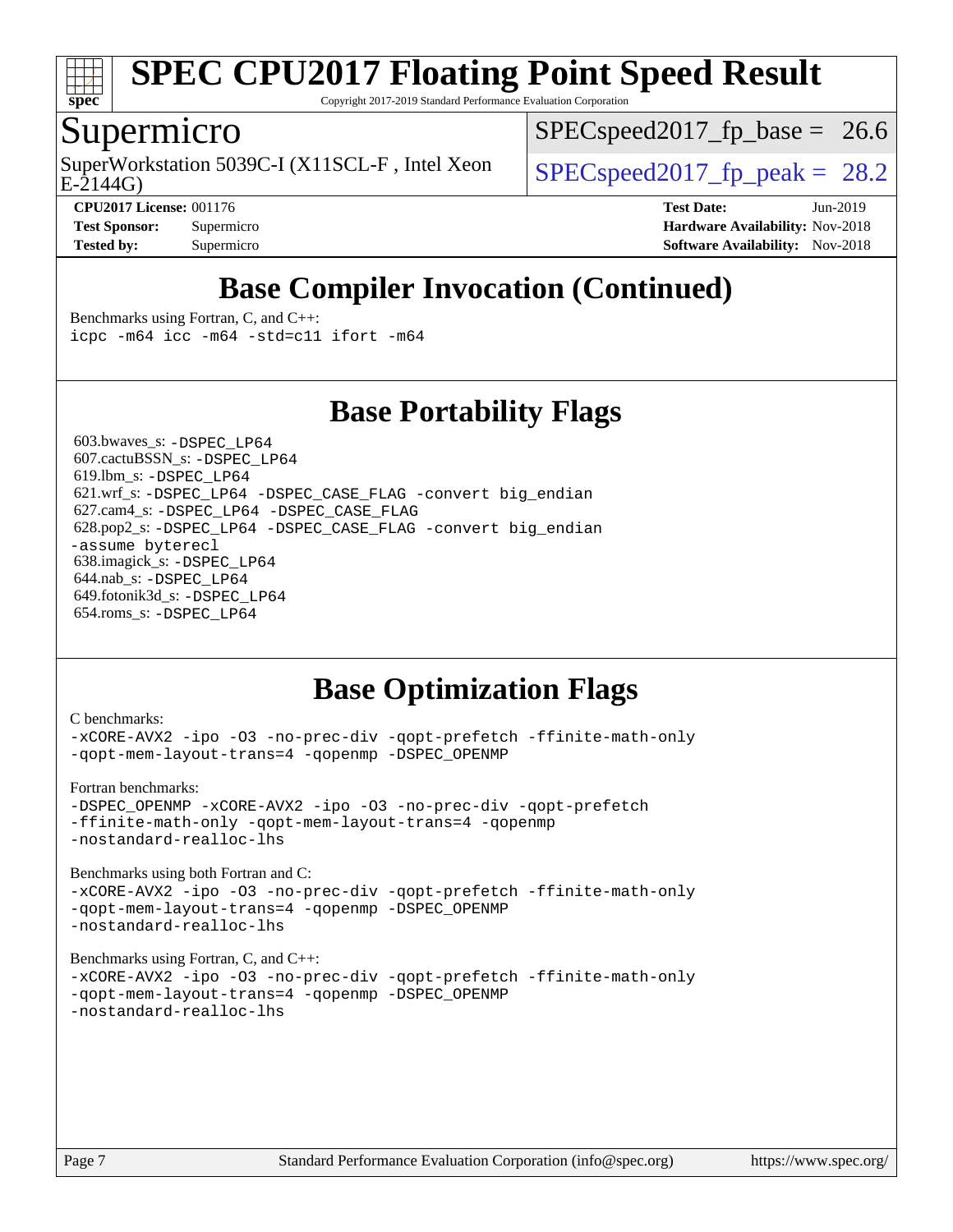

Copyright 2017-2019 Standard Performance Evaluation Corporation

## Supermicro

 $E-2144G$ SuperWorkstation 5039C-I (X11SCL-F, Intel Xeon  $\big|$  [SPECspeed2017\\_fp\\_peak =](http://www.spec.org/auto/cpu2017/Docs/result-fields.html#SPECspeed2017fppeak) 28.2

 $SPECspeed2017_fp\_base = 26.6$ 

**[Tested by:](http://www.spec.org/auto/cpu2017/Docs/result-fields.html#Testedby)** Supermicro [Software Availability:](http://www.spec.org/auto/cpu2017/Docs/result-fields.html#SoftwareAvailability) Nov-2018

**[CPU2017 License:](http://www.spec.org/auto/cpu2017/Docs/result-fields.html#CPU2017License)** 001176 **[Test Date:](http://www.spec.org/auto/cpu2017/Docs/result-fields.html#TestDate)** Jun-2019 **[Test Sponsor:](http://www.spec.org/auto/cpu2017/Docs/result-fields.html#TestSponsor)** Supermicro **[Hardware Availability:](http://www.spec.org/auto/cpu2017/Docs/result-fields.html#HardwareAvailability)** Nov-2018

# **[Peak Compiler Invocation](http://www.spec.org/auto/cpu2017/Docs/result-fields.html#PeakCompilerInvocation)**

[C benchmarks](http://www.spec.org/auto/cpu2017/Docs/result-fields.html#Cbenchmarks): [icc -m64 -std=c11](http://www.spec.org/cpu2017/results/res2019q3/cpu2017-20190625-15865.flags.html#user_CCpeak_intel_icc_64bit_c11_33ee0cdaae7deeeab2a9725423ba97205ce30f63b9926c2519791662299b76a0318f32ddfffdc46587804de3178b4f9328c46fa7c2b0cd779d7a61945c91cd35)

[Fortran benchmarks](http://www.spec.org/auto/cpu2017/Docs/result-fields.html#Fortranbenchmarks): [ifort -m64](http://www.spec.org/cpu2017/results/res2019q3/cpu2017-20190625-15865.flags.html#user_FCpeak_intel_ifort_64bit_24f2bb282fbaeffd6157abe4f878425411749daecae9a33200eee2bee2fe76f3b89351d69a8130dd5949958ce389cf37ff59a95e7a40d588e8d3a57e0c3fd751)

[Benchmarks using both Fortran and C](http://www.spec.org/auto/cpu2017/Docs/result-fields.html#BenchmarksusingbothFortranandC): [ifort -m64](http://www.spec.org/cpu2017/results/res2019q3/cpu2017-20190625-15865.flags.html#user_CC_FCpeak_intel_ifort_64bit_24f2bb282fbaeffd6157abe4f878425411749daecae9a33200eee2bee2fe76f3b89351d69a8130dd5949958ce389cf37ff59a95e7a40d588e8d3a57e0c3fd751) [icc -m64 -std=c11](http://www.spec.org/cpu2017/results/res2019q3/cpu2017-20190625-15865.flags.html#user_CC_FCpeak_intel_icc_64bit_c11_33ee0cdaae7deeeab2a9725423ba97205ce30f63b9926c2519791662299b76a0318f32ddfffdc46587804de3178b4f9328c46fa7c2b0cd779d7a61945c91cd35)

[Benchmarks using Fortran, C, and C++:](http://www.spec.org/auto/cpu2017/Docs/result-fields.html#BenchmarksusingFortranCandCXX) [icpc -m64](http://www.spec.org/cpu2017/results/res2019q3/cpu2017-20190625-15865.flags.html#user_CC_CXX_FCpeak_intel_icpc_64bit_4ecb2543ae3f1412ef961e0650ca070fec7b7afdcd6ed48761b84423119d1bf6bdf5cad15b44d48e7256388bc77273b966e5eb805aefd121eb22e9299b2ec9d9) [icc -m64 -std=c11](http://www.spec.org/cpu2017/results/res2019q3/cpu2017-20190625-15865.flags.html#user_CC_CXX_FCpeak_intel_icc_64bit_c11_33ee0cdaae7deeeab2a9725423ba97205ce30f63b9926c2519791662299b76a0318f32ddfffdc46587804de3178b4f9328c46fa7c2b0cd779d7a61945c91cd35) [ifort -m64](http://www.spec.org/cpu2017/results/res2019q3/cpu2017-20190625-15865.flags.html#user_CC_CXX_FCpeak_intel_ifort_64bit_24f2bb282fbaeffd6157abe4f878425411749daecae9a33200eee2bee2fe76f3b89351d69a8130dd5949958ce389cf37ff59a95e7a40d588e8d3a57e0c3fd751)

# **[Peak Portability Flags](http://www.spec.org/auto/cpu2017/Docs/result-fields.html#PeakPortabilityFlags)**

Same as Base Portability Flags

# **[Peak Optimization Flags](http://www.spec.org/auto/cpu2017/Docs/result-fields.html#PeakOptimizationFlags)**

[C benchmarks](http://www.spec.org/auto/cpu2017/Docs/result-fields.html#Cbenchmarks):

[-xCORE-AVX2](http://www.spec.org/cpu2017/results/res2019q3/cpu2017-20190625-15865.flags.html#user_CCpeak_f-xCORE-AVX2) [-ipo](http://www.spec.org/cpu2017/results/res2019q3/cpu2017-20190625-15865.flags.html#user_CCpeak_f-ipo) [-O3](http://www.spec.org/cpu2017/results/res2019q3/cpu2017-20190625-15865.flags.html#user_CCpeak_f-O3) [-no-prec-div](http://www.spec.org/cpu2017/results/res2019q3/cpu2017-20190625-15865.flags.html#user_CCpeak_f-no-prec-div) [-qopt-prefetch](http://www.spec.org/cpu2017/results/res2019q3/cpu2017-20190625-15865.flags.html#user_CCpeak_f-qopt-prefetch) [-ffinite-math-only](http://www.spec.org/cpu2017/results/res2019q3/cpu2017-20190625-15865.flags.html#user_CCpeak_f_finite_math_only_cb91587bd2077682c4b38af759c288ed7c732db004271a9512da14a4f8007909a5f1427ecbf1a0fb78ff2a814402c6114ac565ca162485bbcae155b5e4258871) [-qopt-mem-layout-trans=4](http://www.spec.org/cpu2017/results/res2019q3/cpu2017-20190625-15865.flags.html#user_CCpeak_f-qopt-mem-layout-trans_fa39e755916c150a61361b7846f310bcdf6f04e385ef281cadf3647acec3f0ae266d1a1d22d972a7087a248fd4e6ca390a3634700869573d231a252c784941a8) [-qopenmp](http://www.spec.org/cpu2017/results/res2019q3/cpu2017-20190625-15865.flags.html#user_CCpeak_qopenmp_16be0c44f24f464004c6784a7acb94aca937f053568ce72f94b139a11c7c168634a55f6653758ddd83bcf7b8463e8028bb0b48b77bcddc6b78d5d95bb1df2967) [-DSPEC\\_OPENMP](http://www.spec.org/cpu2017/results/res2019q3/cpu2017-20190625-15865.flags.html#suite_CCpeak_DSPEC_OPENMP)

[Fortran benchmarks](http://www.spec.org/auto/cpu2017/Docs/result-fields.html#Fortranbenchmarks):

 603.bwaves\_s: [-prof-gen](http://www.spec.org/cpu2017/results/res2019q3/cpu2017-20190625-15865.flags.html#user_peakPASS1_FFLAGSPASS1_LDFLAGS603_bwaves_s_prof_gen_5aa4926d6013ddb2a31985c654b3eb18169fc0c6952a63635c234f711e6e63dd76e94ad52365559451ec499a2cdb89e4dc58ba4c67ef54ca681ffbe1461d6b36)(pass 1) [-prof-use](http://www.spec.org/cpu2017/results/res2019q3/cpu2017-20190625-15865.flags.html#user_peakPASS2_FFLAGSPASS2_LDFLAGS603_bwaves_s_prof_use_1a21ceae95f36a2b53c25747139a6c16ca95bd9def2a207b4f0849963b97e94f5260e30a0c64f4bb623698870e679ca08317ef8150905d41bd88c6f78df73f19)(pass 2) [-DSPEC\\_SUPPRESS\\_OPENMP](http://www.spec.org/cpu2017/results/res2019q3/cpu2017-20190625-15865.flags.html#suite_peakPASS1_FOPTIMIZE603_bwaves_s_DSPEC_SUPPRESS_OPENMP) [-DSPEC\\_OPENMP](http://www.spec.org/cpu2017/results/res2019q3/cpu2017-20190625-15865.flags.html#suite_peakPASS2_FOPTIMIZE603_bwaves_s_DSPEC_OPENMP) [-O2](http://www.spec.org/cpu2017/results/res2019q3/cpu2017-20190625-15865.flags.html#user_peakPASS1_FOPTIMIZE603_bwaves_s_f-O2) [-xCORE-AVX2](http://www.spec.org/cpu2017/results/res2019q3/cpu2017-20190625-15865.flags.html#user_peakPASS2_FOPTIMIZE603_bwaves_s_f-xCORE-AVX2) [-qopt-prefetch](http://www.spec.org/cpu2017/results/res2019q3/cpu2017-20190625-15865.flags.html#user_peakPASS1_FOPTIMIZEPASS2_FOPTIMIZE603_bwaves_s_f-qopt-prefetch) [-ipo](http://www.spec.org/cpu2017/results/res2019q3/cpu2017-20190625-15865.flags.html#user_peakPASS2_FOPTIMIZE603_bwaves_s_f-ipo) [-O3](http://www.spec.org/cpu2017/results/res2019q3/cpu2017-20190625-15865.flags.html#user_peakPASS2_FOPTIMIZE603_bwaves_s_f-O3) [-ffinite-math-only](http://www.spec.org/cpu2017/results/res2019q3/cpu2017-20190625-15865.flags.html#user_peakPASS1_FOPTIMIZEPASS2_FOPTIMIZE603_bwaves_s_f_finite_math_only_cb91587bd2077682c4b38af759c288ed7c732db004271a9512da14a4f8007909a5f1427ecbf1a0fb78ff2a814402c6114ac565ca162485bbcae155b5e4258871) [-no-prec-div](http://www.spec.org/cpu2017/results/res2019q3/cpu2017-20190625-15865.flags.html#user_peakPASS2_FOPTIMIZE603_bwaves_s_f-no-prec-div) [-qopt-mem-layout-trans=4](http://www.spec.org/cpu2017/results/res2019q3/cpu2017-20190625-15865.flags.html#user_peakPASS1_FOPTIMIZEPASS2_FOPTIMIZE603_bwaves_s_f-qopt-mem-layout-trans_fa39e755916c150a61361b7846f310bcdf6f04e385ef281cadf3647acec3f0ae266d1a1d22d972a7087a248fd4e6ca390a3634700869573d231a252c784941a8) [-qopenmp](http://www.spec.org/cpu2017/results/res2019q3/cpu2017-20190625-15865.flags.html#user_peakPASS2_FOPTIMIZE603_bwaves_s_qopenmp_16be0c44f24f464004c6784a7acb94aca937f053568ce72f94b139a11c7c168634a55f6653758ddd83bcf7b8463e8028bb0b48b77bcddc6b78d5d95bb1df2967) [-nostandard-realloc-lhs](http://www.spec.org/cpu2017/results/res2019q3/cpu2017-20190625-15865.flags.html#user_peakEXTRA_FOPTIMIZE603_bwaves_s_f_2003_std_realloc_82b4557e90729c0f113870c07e44d33d6f5a304b4f63d4c15d2d0f1fab99f5daaed73bdb9275d9ae411527f28b936061aa8b9c8f2d63842963b95c9dd6426b8a)

649.fotonik3d\_s: Same as 603.bwaves\_s

 654.roms\_s: [-DSPEC\\_OPENMP](http://www.spec.org/cpu2017/results/res2019q3/cpu2017-20190625-15865.flags.html#suite_peakFOPTIMIZE654_roms_s_DSPEC_OPENMP) [-xCORE-AVX2](http://www.spec.org/cpu2017/results/res2019q3/cpu2017-20190625-15865.flags.html#user_peakFOPTIMIZE654_roms_s_f-xCORE-AVX2) [-ipo](http://www.spec.org/cpu2017/results/res2019q3/cpu2017-20190625-15865.flags.html#user_peakFOPTIMIZE654_roms_s_f-ipo) [-O3](http://www.spec.org/cpu2017/results/res2019q3/cpu2017-20190625-15865.flags.html#user_peakFOPTIMIZE654_roms_s_f-O3) [-no-prec-div](http://www.spec.org/cpu2017/results/res2019q3/cpu2017-20190625-15865.flags.html#user_peakFOPTIMIZE654_roms_s_f-no-prec-div) [-qopt-prefetch](http://www.spec.org/cpu2017/results/res2019q3/cpu2017-20190625-15865.flags.html#user_peakFOPTIMIZE654_roms_s_f-qopt-prefetch) [-ffinite-math-only](http://www.spec.org/cpu2017/results/res2019q3/cpu2017-20190625-15865.flags.html#user_peakFOPTIMIZE654_roms_s_f_finite_math_only_cb91587bd2077682c4b38af759c288ed7c732db004271a9512da14a4f8007909a5f1427ecbf1a0fb78ff2a814402c6114ac565ca162485bbcae155b5e4258871) [-qopt-mem-layout-trans=4](http://www.spec.org/cpu2017/results/res2019q3/cpu2017-20190625-15865.flags.html#user_peakFOPTIMIZE654_roms_s_f-qopt-mem-layout-trans_fa39e755916c150a61361b7846f310bcdf6f04e385ef281cadf3647acec3f0ae266d1a1d22d972a7087a248fd4e6ca390a3634700869573d231a252c784941a8) [-qopenmp](http://www.spec.org/cpu2017/results/res2019q3/cpu2017-20190625-15865.flags.html#user_peakFOPTIMIZE654_roms_s_qopenmp_16be0c44f24f464004c6784a7acb94aca937f053568ce72f94b139a11c7c168634a55f6653758ddd83bcf7b8463e8028bb0b48b77bcddc6b78d5d95bb1df2967) [-nostandard-realloc-lhs](http://www.spec.org/cpu2017/results/res2019q3/cpu2017-20190625-15865.flags.html#user_peakEXTRA_FOPTIMIZE654_roms_s_f_2003_std_realloc_82b4557e90729c0f113870c07e44d33d6f5a304b4f63d4c15d2d0f1fab99f5daaed73bdb9275d9ae411527f28b936061aa8b9c8f2d63842963b95c9dd6426b8a)

[Benchmarks using both Fortran and C](http://www.spec.org/auto/cpu2017/Docs/result-fields.html#BenchmarksusingbothFortranandC):

| 621.wrf_s: $-prof-qen(pass 1) -prof-use(pass 2) -02 -xCORE-AVX2$ |
|------------------------------------------------------------------|
| -gopt-prefetch -ipo -03 -ffinite-math-only -no-prec-div          |
| -gopt-mem-layout-trans=4 -DSPEC SUPPRESS OPENMP -gopenmp         |
| -DSPEC OPENMP -nostandard-realloc-lhs                            |

**(Continued on next page)**